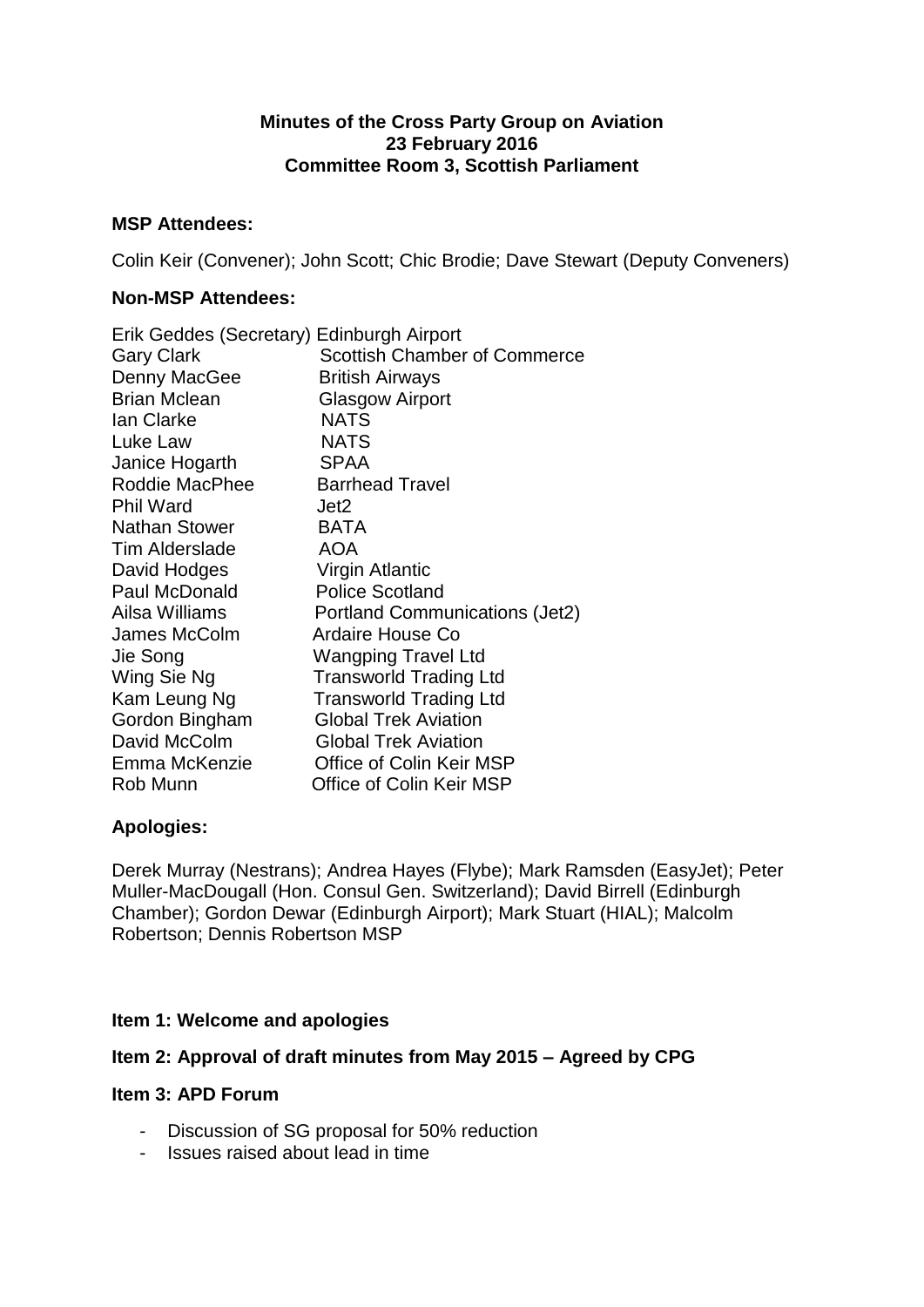# **Item 4: Heathrow/Gatwick new runway**

- CPG members expressed disappointment with continued delay
- Concerns raised about impacts on Scottish airports
- BA raised concern at costings being passed on to operators and passengers

# **Item 5: Jet 2 Antisocial Passenger Initiative**

- Phil Ward from Jet2 presented an overview of their proactive policy of dealing with disruptive passengers
- Outlined 'airside' behaviour; campus watch; tamper proof duty free bags working with airports on these issues
- Working with BATA, zero tolerance to disruptive behaviour
- 800 disruptive behaviour events 85% on outbound flights; 57 passengers banned for life over the past year
- Issue of illicit drinking of duty free purchases airports working with retailers and airlines to curb this – tamper proof bags
- Issues such as strength of some beers sold in 'airside' bars 8% proof in some cases. Sales via ipads off premises
- Initiatives such as 'Best Bar None' accreditation could help by setting standards and behaviour
- Crew training to deal with disruptive passengers and identify potential problems.
- **Discussion**
- Chief Inspector Paul McDonald Police Scotland, Chair UK Commanders Group
- PM outlined work Police Scotland carries out with Airports/Airlines to promote preventative measures – Campus Watch at Glasgow Airport, similar approach at Edinburgh Airport
- Staff training
- Nathan Stower (BATA) said a variety of carriers brought forward issues and there was an industry wide meeting to discuss issues including covert consumption of alcohol. Agreed a range of steps and retailers etc being approached to sign up.
- CK asked about the licencing regime 'airside'- premises are classed as 'relevant premises' and conditions attached where different to normal licenced premises. JS asked if this was an issue to be brought to government.
- RM (Barrhead Travel) suggested there were messages that agents could get across to customers very early. Raised issue of departure lounge problem and why intoxicated people are allowed on to aircraft
- NS replied, working on a code of conduct with carriers as a first step to take this forward
- **Action**  issue can be pursued by future CPG Aviation

# **Item 6: Reports from Airports and Airlines**

- Airports present gave updates
- CB gave update on developments at Prestwick from his knowledge
- DH Virgin Atlantic said joint venture with Delta growing
- DM BA would be going back into Inverness; also joint venture links to US.

# **Item 7: Review of the work of CPG Aviation 2011-2016**